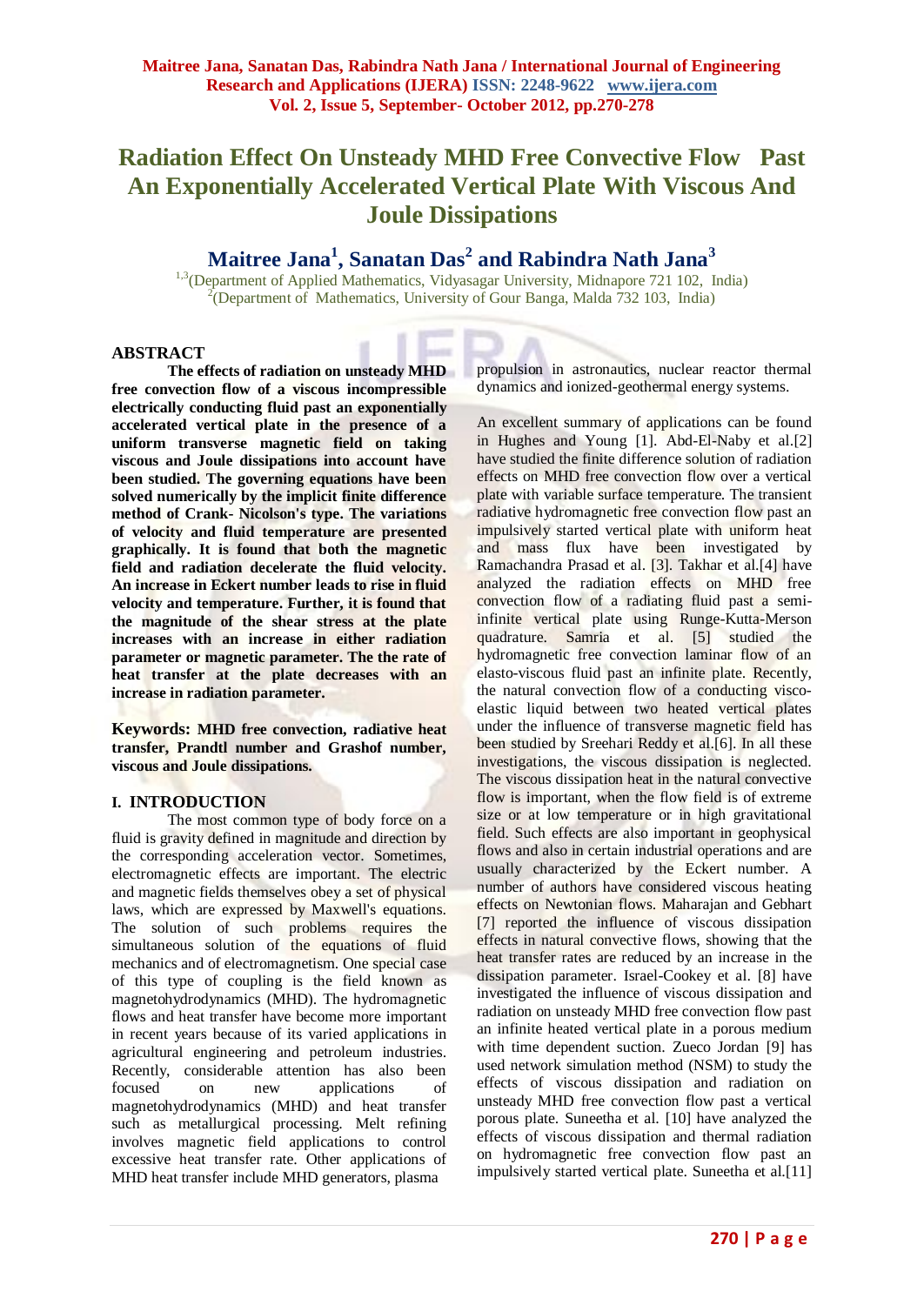have studied the effects of thermal radiation on the natural convective heat and mass transfer of a viscous incompressible gray absorbing-emitting fluid flowing past an impulsively started moving vertical plate with viscous dissipation. Ahmed and Batin [12] have obtained an analytical model of MHD mixed convective radiating fluid with viscous dissipative heat.

The objective of the present work is to study the effects of radiation on unsteady MHD free convective flow of a viscous incompressible electrically conducting fluid past an exponentially accelerated vertical plate in the presence of a uniform transverse magnetic field on taking viscous and Joule dissipations into account. At time  $t \leq 0$ , both the fluid and plate are at rest with constant temperature  $T_{\infty}$ . At time  $t > 0$ , the plate at  $y = 0$  starts to move in its own plane with a velocity  $u_0 e^{a't}$ , a' being a constant and the plate temperature is raised to  $T_w$ . A uniform magnetic field  $B_0$  is applied perpendicular to the plate. The governing equations have been solved numerically using Crank- Nicolson's method. It is found that the fluid velocity  $u$  decreases with an increase in either magnetic parameter  $M^2$  or radiation parameter *Ra* . It is observed that the fluid velocity *u* increases with an increase in either magnetic parameter  $M^2$  or Eckert number  $Ec$ . It is also found that the fluid temperature  $\theta$  decreases with an increase in radiation parameter *Ra* . Further, it is found that the absolute value of the shear stress  $\tau_x$  at the plate ( $\eta = 0$ ) increases with an increase in either  $Ra$  or  $M^2$  or  $Ec$ . The rate of heat transfer  $=0$ *d*  $d\eta$ <sub>)</sub><sub> $\eta$ </sub>  $\theta$  $\eta$  $-\left(\frac{d\theta}{d\eta}\right)_{\eta=0}$  at the plate  $(\eta=0)$  decreases with an

increase in *Ra* .

## **II. FORMULATION OF THE PROBLEM AND ITS SOLUTION**

Consider the unsteady hydrodynamic flow of a viscous incompressible radiative fluid past an exponentially accelerated vertical plate in the presence of a uniform transverse magnetic field on taking into account viscous and Joule dissipations. The  $x$ -axis is taken along the vertical plate in an upward direction and *y* -axis is taken normal to the plate (see Fig.1). At time  $t \le 0$ , both the fluid and plate are at rest with constant temperature  $T_{\infty}$ . At time  $t > 0$ , the plate at  $y = 0$  starts to move in its own plane with a velocity  $u_0 e^{a't}$ , a' being a constant and  $T_w$  is the plate temperature. A uniform magnetic field  $B_0$  is applied perpendicular to the plate. It is also assumed that the radiative heat flux in the  $x$  - direction is negligible as compared to that in

the *y* - direction. As the plate are infinite long, the velocity and temperature distribution are functions of *y* and *t* only. We assume that the magnetic Reynolds number is much less than unity and hence the induced magnetic field can be neglected in comparison with the applied magnetic field in the absence of any input electric field.



**Fig.1:** Geometry of the problem

Under the above assumptions and using the usual Boussinesq's approximation, the equations of

momentum and energy can be written as  
\n
$$
\frac{\partial u'}{\partial t} = v \frac{\partial^2 u'}{\partial y^2} + g \beta (T - T_{\infty}) - \frac{\sigma B_0^2}{\rho} u', \qquad (1)
$$
\n
$$
\rho c_p \frac{\partial T}{\partial t} = k \frac{\partial^2 T}{\partial y^2} + \mu \left( \frac{\partial u'}{\partial y} \right)^2 + \sigma B_0^2 u^2 - \frac{\partial q_r}{\partial y}, \qquad (2)
$$

where  $u'$  is the velocity in the *x*-direction, *T* the temperature of the fluid,  $g$  the acceleration due to gravity,  $\beta$  the coefficient of thermal expansion,  $\nu$ the kinematic coefficient of viscosity,  $\rho$  the fluid density, *k* the thermal conductivity,  $c_p$  the specific heat at constant pressure and  $q_r$  the radiative heat flux.

The initial and boundary conditions are  
\n
$$
u' = 0
$$
,  $T = T_{\infty}$  for all  $y \ge 0$  and  $t \le 0$ ,  
\n $u' = u_0 e^{at'}$ ,  $T = T_{\infty}$  at  $y = 0$  at  $t > 0$ ,  
\n $u' \rightarrow 0$ ,  $T \rightarrow T_{\infty}$  as  $y \rightarrow \infty$  for  $t > 0$ . (3)

 It has been shown by Cogley et al.[13] that in the optically thin limit for a non-gray gas near

equilibrium, the following relation holds  
\n
$$
\frac{\partial q_r}{\partial y} = 4(T - T_\infty) \int_0^\infty K_{\lambda_0} \left( \frac{\partial e_{\lambda p}}{\partial T} \right)_0 d\lambda,
$$
\n(4)

where  $K_{\lambda}$  is the absorption coefficient,  $\lambda$  is the wave length,  $e_{\lambda p}$  is the Plank's function and subscript '0' indicates that all quantities have been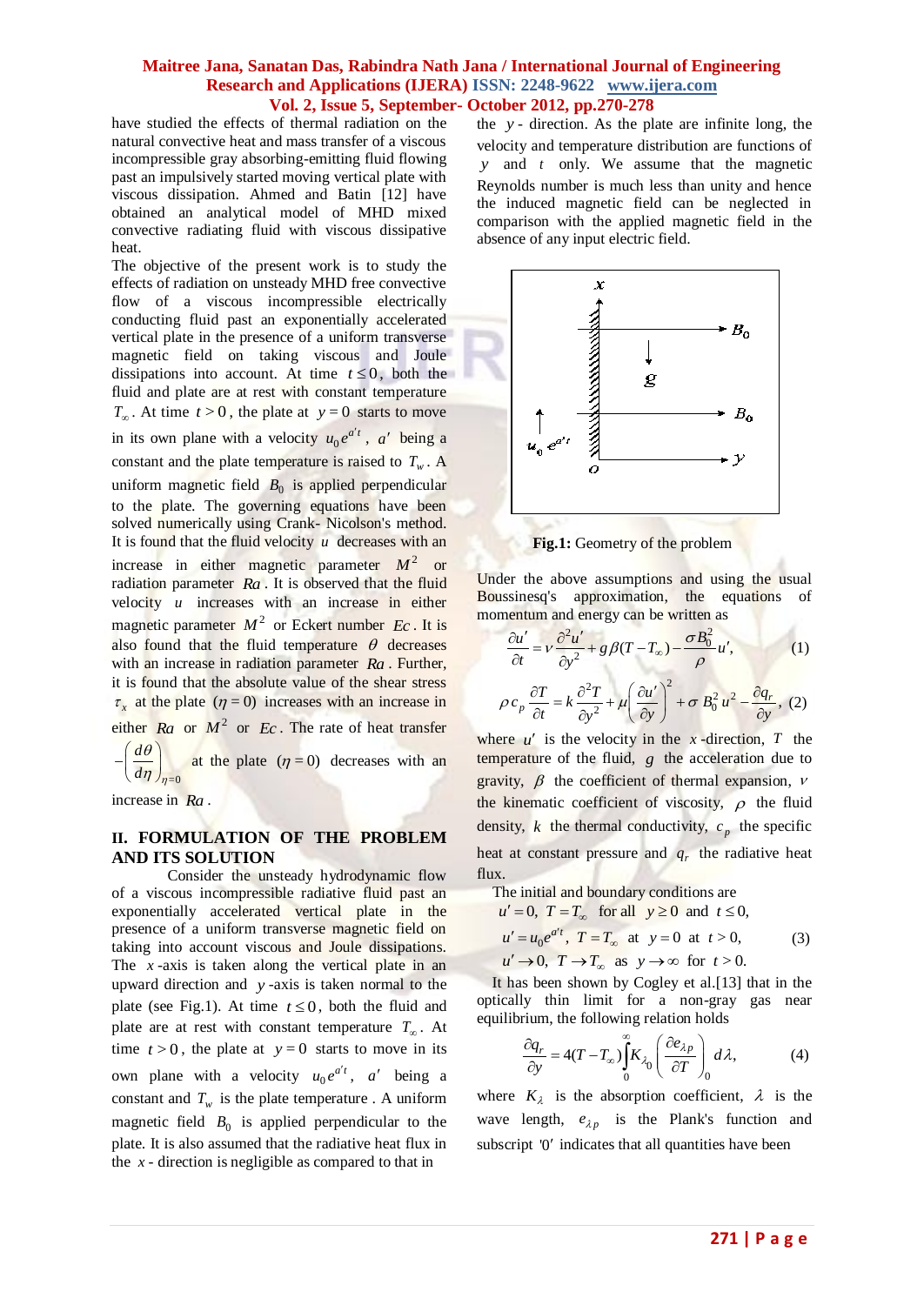evaluated at the temperature  $T_{\infty}$  which is the temperature of the plate at time  $t \leq 0$ . Thus, our study is limited to small difference of plate temperature to the fluid temperature.

On the use of the equation (4), equation (2) becomes

$$
\rho c_p \frac{\partial T}{\partial t} = k \frac{\partial^2 T}{\partial y^2} - 4(T - T_{\infty})I
$$

$$
+ \mu \left(\frac{\partial u'}{\partial y}\right)^2 + \sigma B_0^2 u^2,
$$
 (5)

where

$$
I = \int_{0}^{\infty} K_{\lambda_0} \left( \frac{\partial e_{\lambda p}}{\partial T} \right)_0 d\lambda.
$$
 (6)

Introducing non-dimensional variables  
\n
$$
\eta = \frac{yu_0}{v}, \ \tau = \frac{tu_0^2}{v}, u = \frac{u'}{u_0}, \ \theta = \frac{T - T_{\infty}}{T_w - T_{\infty}}, \tag{7}
$$

equations (1) and (5) become

$$
\frac{\partial u}{\partial \tau} = Gr \theta + \frac{\partial^2 u}{\partial \eta^2} - M^2 u,\tag{8}
$$

$$
\frac{\partial \tau}{\partial \tau} = \frac{\partial^2 \theta}{\partial \eta^2} + PrEc \left\{ \left( \frac{\partial u}{\partial \eta} \right)^2 + M^2 u^2 \right\} - Ra\theta, \quad (9)
$$

where  $2-\sigma B_0^2$ 2  $M^2 = \frac{\sigma B}{\sigma}$ *u* σ  $\rho$  $=\frac{0.20}{2}$  is the magnetic parameter,

$$
Ra = \frac{4IT_{\infty}}{k}
$$
 the radiation parameter,  $Pr = \frac{\rho v c_p}{k}$  the

Prandtl number,  $Gr = \frac{g \rho V (I_w - I_{\infty})}{2}$ 3 0  $\frac{g \beta v (T_w - T_w)}{r^2}$ *u*  $=\frac{g \beta v (T_w - T_{\infty})}{2}$  the Grashof

number and  $\begin{bmatrix} 2 \\ 0 \end{bmatrix}$  $_{p} ( T_{w} - T_{\infty} )$  $Ec = \frac{u_0^2}{c_p(T_w - T_\infty)}$  the Eckert number.

The corresponding boundary conditions for  $u$  and  $\theta$ are

$$
u = 0, \theta = 0 \text{ for } \eta \ge 0 \text{ and } \tau \le 0,
$$
  
\n
$$
u = e^{a\tau}, \theta = 1 \text{ at } \eta = 0 \text{ for } \tau > 0,
$$
 (10)  
\n
$$
u \to 0, \theta \to 0 \text{ as } \eta \to \infty \text{ for } \tau > 0,
$$

where  $a = \frac{v a}{u_0^2}$  $a = \frac{va}{a}$ *u*  $=\frac{va'}{a}$  is the accelerated parameter.

### **III. NUMERICAL SOLUTION**

One of the most commonly used numerical methods is the finite difference technique, which has better stability characteristics, and is relatively simple, accurate and efficient. Another essential feature of this technique is that it is based on an iterative procedure and a tridiagonal matrix manipulation. This method provides satisfactory results but it may fail when applied to problems in which the differential equations are very sensitive to the choice

of initial conditions. In all numerical solutions the continuous partial differential equation is replaced with a discrete approximation. In this context the word *discrete* means that the numerical solution is known only at a finite number of points in the physical domain. The number of those points can be selected by the user of the numerical method. In general, increasing the number of points not only increases the resolution but also the accuracy of the numerical solution. The discrete approximation results in a set of algebraic equations that are evaluated (or solved) for the values of the discrete unknowns. The mesh is the set of locations where the discrete solution is computed. These points are called nodes and if one were to draw lines between adjacent nodes in the domain the resulting image would resemble a net or mesh.

When time dependent solutions are important, the Crank-Nicolson scheme has significant advantages. The Crank-Nicolson scheme is not significantly more difficult to implement and it has a temporal truncation error that is  $O(\Delta \tau^2)$  as explained by Recktenwald [14]. The Crank-Nicolson scheme is implicit, it is also unconditionally stable  $[15-17]$ . In order to solve the equations  $(8)$  and  $(9)$ under the initial and boundary conditions (10), an implicit finite difference scheme of Crank-Nicolson's type has been employed. The right hand side of the equations (8) and (9) is approximated with the average of the central difference scheme evaluated at the current and the previous time step. The finite difference equation corresponding to equations (8) and (9) are as follows:

$$
\frac{u_{i,j+1} - u_{i,j}}{\Delta \tau}
$$
\n
$$
= \left( \frac{u_{i-1,j} - 2u_{i,j} + u_{i+1,j} + u_{i-1,j+1} - 2u_{i,j+1} + u_{i+1,j+1}}{2(\Delta \eta)^2} \right)
$$
\n
$$
+ \frac{Gr}{2} \left( \theta_{i,j+1} + \theta_{i,j} \right) - \frac{M^2}{2} \left( u_{i,j+1} + u_{i,j} \right),
$$
\n(11)

$$
Pr \frac{\theta_{i,j+1} - \theta_{i,j}}{}
$$

$$
\Delta \tau
$$
\n
$$
= \left( \frac{\theta_{i-1,j} - 2\theta_{i,j} + \theta_{i+1,j} + \theta_{i-1,j+1} - 2\theta_{i,j+1} + \theta_{i+1,j+1}}{2(\Delta \eta)^2} \right)
$$

$$
+PrEc\left\{ \left(\frac{u_{i+1,j} - u_{i,j}}{\Delta \eta}\right)^2 + M^2 u_{i,j} \right\} - \frac{R}{2} \left(\theta_{i,j+1} + \theta_{i,j}\right),\tag{12}
$$

The boundary conditions (10) become  
\n
$$
u_{i,0} = 0, \theta_{i,0} = 0 \text{ for all } i \neq 0,
$$
\n
$$
u_{0,j} = e^{a j \Delta \tau}, \ \theta_{0,j} = 1,
$$
\n
$$
u_{N,j} = 0, \ \theta_{N,j} = 0,
$$
\n(13)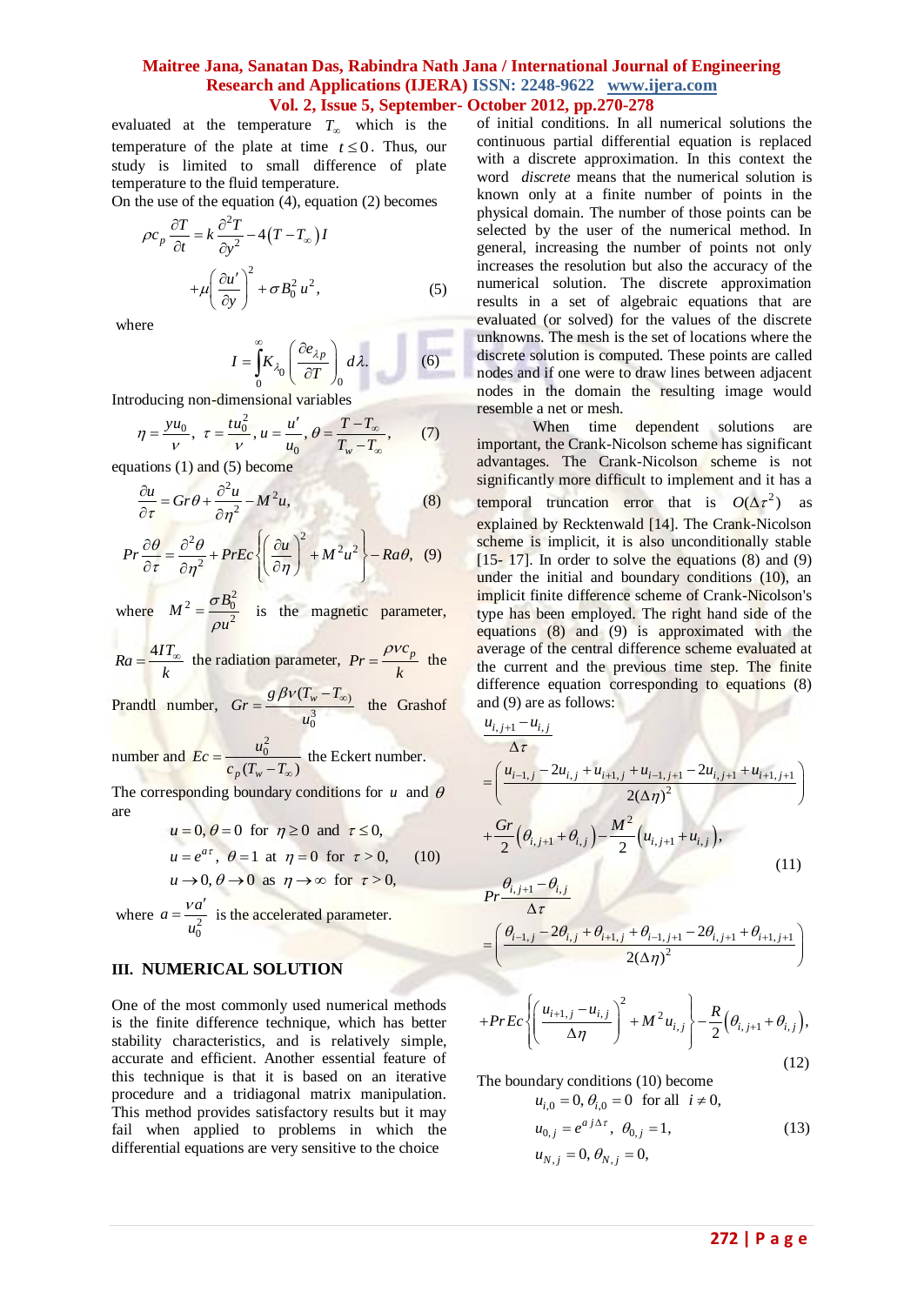where  $N$  corresponds to  $\infty$ . Here the suffix  $i$ corresponds to  $y$  and  $j$  corresponds to  $\tau$ . Also  $\Delta \tau = \tau_{j+1} - \tau_j$  and  $\Delta \eta = \eta_{i+1} - \eta_i$ . Knowing the values of  $\theta$ , *u* at a time  $\tau$  we can calculate the values at a time  $\tau + \Delta \tau$  as follows. We substitute  $i = 1, 2, \dots, N-1$ , in equation (12) which constitute a tri-diagonal system of equations, the system can be solved by Thomas algorithm as discussed in Carnahan et al. [18]. Thus  $\theta$  is known for all values of  $\eta$  at time  $\tau$ . Then knowing the values of  $\theta$  and applying the same procedure with the boundary conditions, we calculate,  $u$  from equation (11). This procedure is continued to obtain the solution till desired time  $\tau$ . The Crank-Nicolson scheme has a truncation error of  $O(\Delta \tau^2) + O(\Delta \eta^2)$ , i.e. the temporal truncation error is significantly smaller.



 **Fig.2:** Finite difference grids

The implicit method gives stable solutions and requires matrix inversions which we have done at step forward in time because this problem is an initial-boundary value problem with a finite number of spatial grid points. Though, the corresponding difference equations do not automatically guarantee the convergence of the mesh  $\Delta \eta \rightarrow 0$ . To achieve maximum numerical efficiency, we used the tridiagonal procedure to solve the two- point conditions governing the main coupled governing equations of momentum and energy. The convergence (consistency) of the process is quite satisfactory and the numerical stability of the method is guaranteed by the implicit nature of the numerical scheme. Hence, the scheme is consistent. The stability and consistency ensure convergence.

## **IV. RESULTS AND DISCUSSION**

We have presented the non-dimensional fluid velocity  $u$  and the fluid temperature  $\theta$  for several values of the magnetic parameter  $M^2$ , radiation parameter *R* , Prandtl number *Pr* , Grashof

number *Gr*, Eckert number *Ec*, accelerated parameter *a* and time  $\tau$  in Figs. 3-13. It is seen from Fig.3 that the velocity  $u$  decreases with an increase in magnetic parameter  $M^2$ . This implies that the magnetic field has retarding influence on the velocity field. The presence of a magnetic field in an electrically-conducting fluid introduces a force called Lorentz force which acts against the flow if the magnetic field is applied in the normal direction as considered in the present problem. This type of resistive force tends to slow down the motion of electrically conducting fluid. It is revealed from Fig.4 that the fluid velocity  $u$  decreases with an increase in radiation parameter  $R$ . The radiation parameter arises only in the energy equation in the thermal diffusion term and via coupling of the temperature field with the buoyancy terms in the momentum equation, the velocity is indirectly influenced by thermal radiation effects. An increase in *R* clearly reduces the fluid velocity. Fig.5 displays that the velocity *u* increases with an increase in Prandtl number *Pr* . Fig.6 shows that the velocity *u* increases with an increase in Grashof number *Gr* . It is due to the fact that an increase of Grashof number has a tendency to increase the thermal effect. This gives rise to an increase in the induced flow. Fig.7 reveals that the fluid velocity u increases with an increase in Eckert number *Ec* . It is seen from Figs.8 and 9 that the velocity u increases with an increase in either accelerated parameter  $a$  or time  $\tau$ . It is illustrated from Fig.10 that the fluid temperature  $\theta$ increases with an increase in magnetic parameter  $M^2$ . Fig.11 display that the fluid temperature  $\theta$ decreases with an increase in radiation parameter *R* . This is due to the fact that the radiation provides an additional means to diffuse energy. Fig.12 shows that the fluid temperature  $\theta$  increases with an increase in Prandtl number *Pr*. It is seen from Fig.13 that the fluid temperature  $\theta$  increases with an increase in Eckert number *Ec* . This is due to the fact that Eckert number is the ratio of the kinetic energy of the flow to the boundary layer enthalpy difference. The effect of viscous dissipation on flow field is to increase the energy, yielding a greater fluid temperature.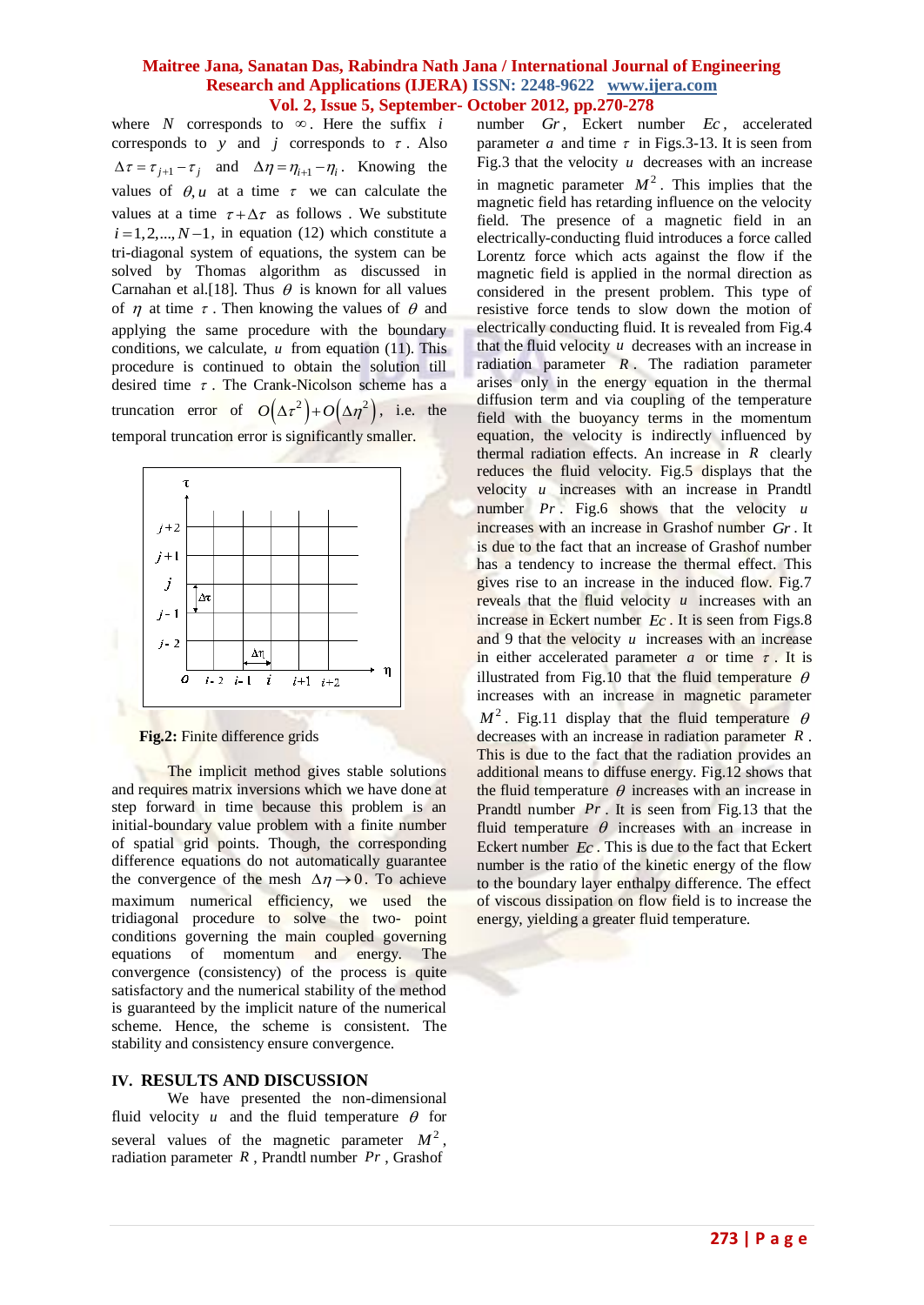

**Fig.3:** Velocity profiles for different  $M^2$  when  $Gr = 5$ ,  $Ra = 2$ ,  $a = 0.5$ ,  $Ec = 0.5$ ,  $Pr = 0.25$  and  $\tau = 0.2$ 



Fig.4: Velocity profiles for different R when  $M^2 = 5$ ,  $Gr = 5$ ,  $a = 0.5$ ,  $Ec = 0.5$ ,  $Pr = 0.25$  and  $\tau = 0.2$ 



**Fig.5:** Velocity profiles for different *Pr* when  $M^2 = 5$ ,  $Gr = 5$ ,  $a = 0.5$ ,  $Ec = 0.5$  and  $\tau = 0.2$ 



**Fig.6:** Velocity profiles for different *Gr* when  $M^2 = 5$ ,  $R = 2$ ,  $a = 0.5$ ,  $Ec = 0.5$ ,  $Pr = 0.25$  and  $\tau = 0.2$ 



**Fig.7:** Velocity profiles for different *Ec* when  $M^2 = 5$ ,  $Gr = 5$ ,  $a = 0.5$ ,  $R = 2$ ,  $Pr = 0.25$  and  $\tau = 0.2$ 



**Fig.8:** Velocity profiles for different *a* when  $M^2 = 5$ ,  $Gr = 5$ ,  $R = 2$ ,  $Ec = 0.5$ ,  $Pr = 0.25$  and  $\tau = 0.2$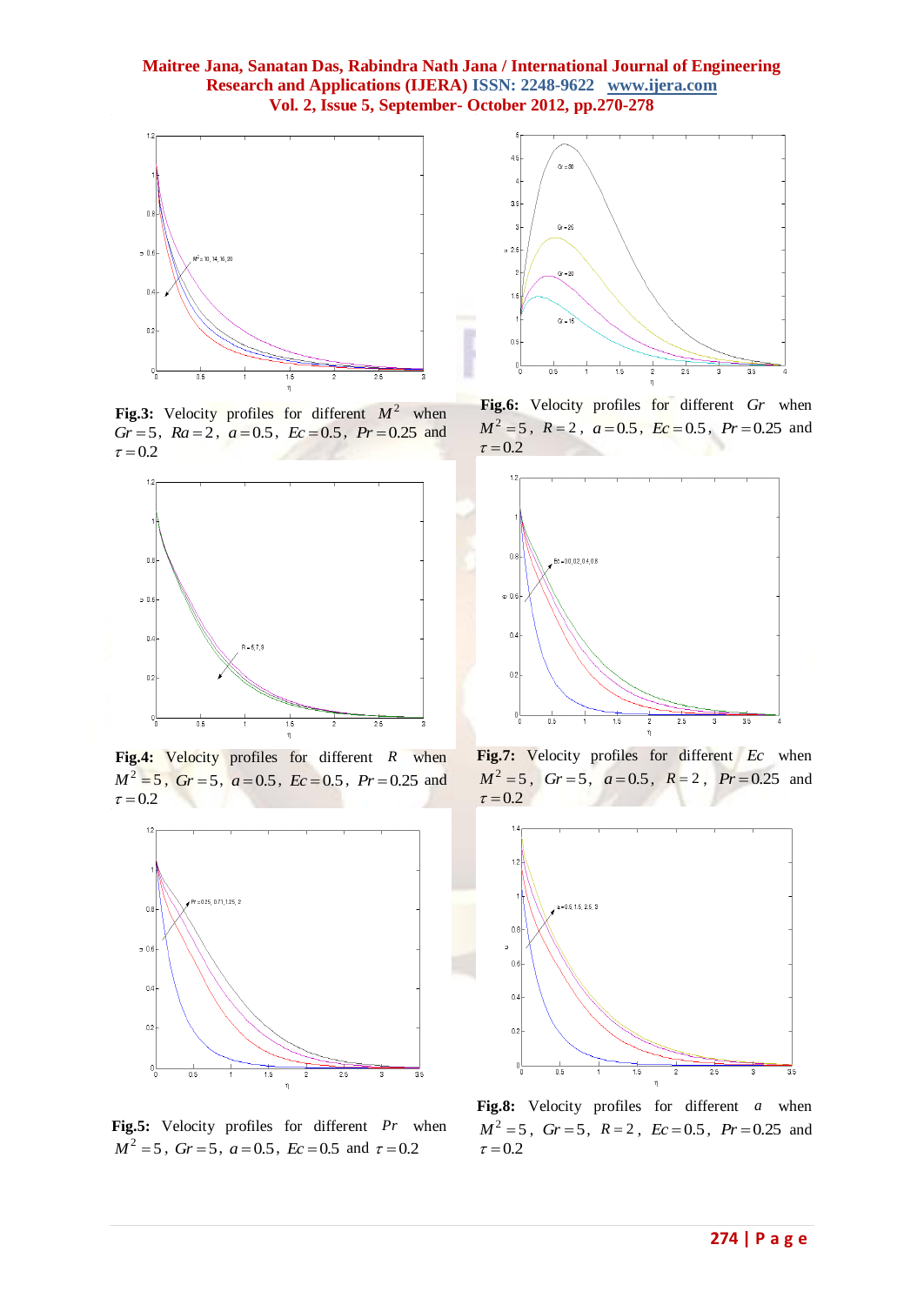

Fig.9: Velocity profiles for different time  $\tau$  when  $M^2 = 5$ ,  $Gr = 5$ ,  $a = 0.5$ ,  $Ec = 0.5$ ,  $Pr = 0.25$  and  $R = 2$ 



Fig.10: Temperature profiles for different  $M^2$  when  $R = 2$ ,  $Ec = 0.5$ ,  $Pr = 0.25$  and  $\tau = 0.2$ 



**Fig.11:** Temperature profiles for different *R* when  $M^2 = 5$ ,  $Ec = 0.5$ ,  $Pr = 0.25$  and  $\tau = 0.2$ 



**Fig.12:** Temperature profiles for different *Pr* when  $M^2 = 5$ ,  $Ec = 0.5$ ,  $R = 2$  and  $\tau = 0.2$ 



**Fig.13:** Temperature profiles for different *Ec* when  $M^2 = 5$ ,  $R = 2$ ,  $Pr = 0.25$  and  $\tau = 0.2$ 

Numerical values of the rate of heat transfer  $-\theta'(0)$ at the plate  $\eta = 0$  are presented in Tables 1 and 2 for several values of radiation parameter *Ra* , Prandtl number  $Pr$ , time  $\tau$ , magnetic parameter  $M^2$  and Eckert number *Ec* . It is seen from Table 1 that the rate of heat transfer  $-\theta'(0)$  at the plate  $\eta = 0$ decreases with an increase in either Prandtl numbe *Pr* or time  $\tau$ . It is also seen that the rate of heat transfer  $-\theta'(0)$  at the plate  $\eta = 0$  increases with an increase in radiation parameter  $R$ . Further, it is seen from Table 2 that the rate of heat transfer  $-\theta'(0)$ increases with an increase in magnetic parameter  $M^2$  while it decreases with an increase in time  $\tau$  for fixed values of radiation parameter *Ra* .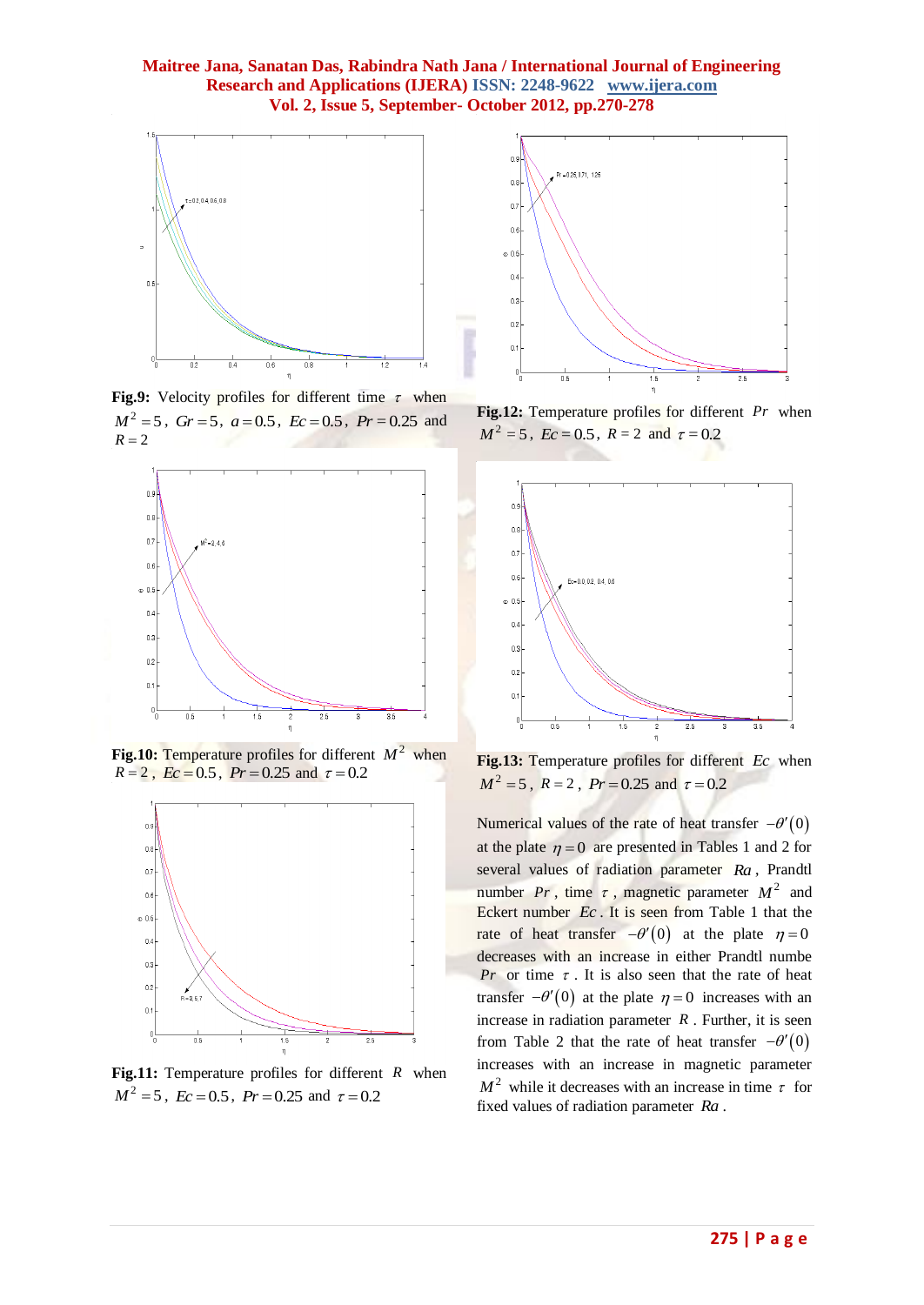|               | Pr      |         |         |         | τ       |         |         |         |
|---------------|---------|---------|---------|---------|---------|---------|---------|---------|
| R             | 0.5     | 0.71    | 1.25    | 1.5     | 0.2     | 0.4     | 0.6     | 0.8     |
| $\mathcal{L}$ | 1.45461 | 1.44657 | 1.38121 | 1.28118 | 1.40435 | 1.39435 | 1.37435 | 1.35435 |
| $\sim$        | 1.52588 | 1.47031 | 1.34243 | 1.23809 | 1.64988 | .64132  | 1.63123 | 1.62598 |
|               | 1.64211 | 1.57474 | 1.40540 | 1.29520 | 1.71077 | 1.70500 | 1.69877 | 1.69085 |
|               | 1.75135 | .69003  | 1.51410 | .40561  | 1.82159 | .81524  | 1.80802 | .80165  |

**Table 1.** Rate of heat transfer  $-\theta'(0)$  at the plate  $\eta = 0$ 

**Table 2.** Rate of heat transfer  $-\theta'(0)$  at the plate  $\eta = 0$ 

|                | $M^2$   |         |         |         | Eс      |         |         |         |
|----------------|---------|---------|---------|---------|---------|---------|---------|---------|
| R              |         | 8       | 10      | 12      | 0.1     | 0.2     | 0.3     | 0.4     |
|                | 1.39768 | 1.41948 | 1.43180 | 1.43987 | 1.47126 | 1.46680 | 1.45627 | 1.44450 |
|                | 1.60759 | 1.61302 | 1.61810 | 1.62216 | 1.66308 | 1.64587 | 1.63179 | 1.61808 |
| $\overline{4}$ | 1.72446 | 1.73223 | 1.73737 | 1.74145 | 1.76149 | 1.75448 | 1.74503 | 1.73485 |
|                | 1.81566 | 1.81893 | 1.82207 | 1.82467 | 1.84589 | 1.83635 | 1.82810 | 1.82001 |

The non-dimensional shear stress  $\tau_x$  at the plate  $(\eta = 0)$  due to the flow is given by

$$
\tau_x = \left(\frac{du}{d\eta}\right)_{\eta=0}.\tag{14}
$$

Numerical values of the non-dimensional shear stress  $\tau_x$  due to the flow at the plate  $(\eta = 0)$  are presented in Figs.14-19 against radiation parameter *R* for several values of magnetic parameter  $M^2$ , Grashof number *Gr* , Prandtl number *Pr* , Eckert number *Ec*, accelerated parameter *a* and time  $\tau$ . Fig.14 shows that for the fixed values of the radiation parameter  $R$ , the absolute value of the shear stress  $\tau_x$  increases with an increase in magnetic parameter  $M^2$ . On other hand, it is observed that the absolute value of the shear stress  $\tau_x$  decreases for  $R < 1$  and it increases for  $\mathbb{R} \ge 1$  for fixed values of  $M^2$ . Fig.15 reveals that the absolute value of the shear stress  $\tau_x$ decreases for  $R < 0.75$  and it increases for  $R \ge 0.75$ with an increase in Prandtl number *Pr*. Fig.16 shows that the absolute value of the shear stress  $\tau_x$ decreases with an increase in Grashof number *Gr* . It is illustrated from Fig.17 that the absolute value of the shear stress  $\tau_x$  increases with an increase in accelerated parameter *a* . It is revealed from Fig.18 that the absolute value of the shear stress  $\tau_x$ decreases with an increase in Eckert number *Ec* . Fig.19 displays that the absolute value of the shear stresses  $\tau_x$  increases with an increase in time  $\tau$ .



**Fig.14:** Shear stress  $\tau_x$  for different  $M^2$  when *Pr* = 0.71, *Gr* = 5, *a* = 0.5, *Ec* = 0.5 and  $\tau$  = 0.2



**Fig.15:** Shear stress  $\tau_x$  for different Pr when  $M^2 = 5$ ,  $Gr = 5$ ,  $a = 0.5$ ,  $Ec = 0.5$  and  $\tau = 0.2$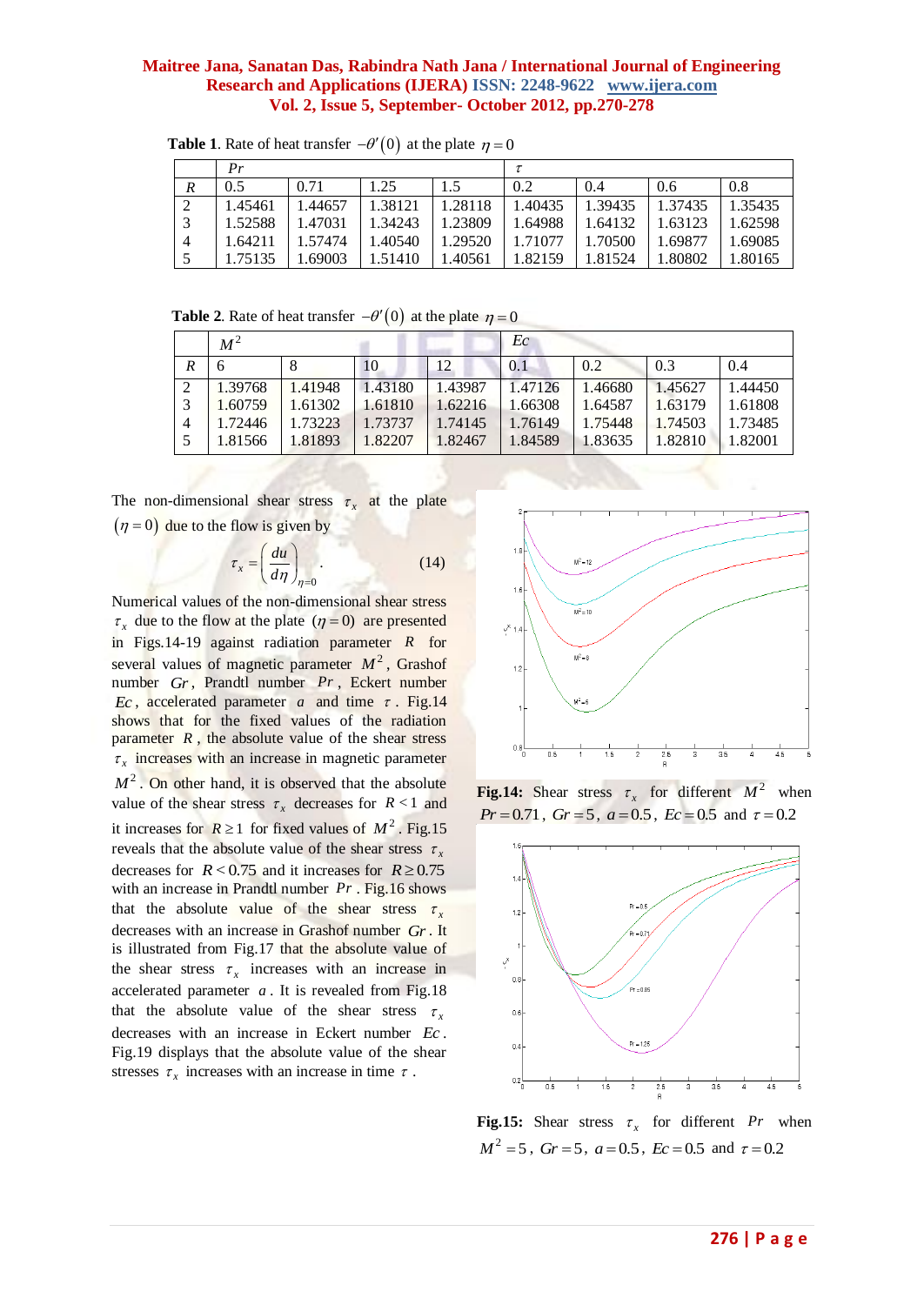

**Fig.16:** Shear stress  $\tau_x$  for different  $\tau$  when  $M^2 = 5$ ,  $Pr = 0.71$ ,  $a = 0.5$ ,  $Ec = 0.5$  and  $\tau = 0.2$ 



**Fig.17:** Shear stress  $\tau_x$  for different *a* when  $M^2 = 5$ ,  $Pr = 0.71$ ,  $Gr = 5$ ,  $Ec = 0.5$  and  $\tau = 0.2$ 



**Fig.18:** Shear stress  $\tau_x$  for different *Ec* when  $M^2 = 5$ ,  $Pr = 0.71$ ,  $Gr = 5$ ,  $a = 0.5$  and  $\tau = 0.2$ 



**Fig.19:** Shear stress  $\tau_x$  for different  $\tau$  when  $M^2 = 5$ ,  $Pr = 0.71$ ,  $Gr = 5$ ,  $a = 0.5$  and  $Ec = 0.5$ 

#### **V. CONCLUSION**

The radiation effects on unsteady MHD free convection flow of a viscous incompressible electrically conducting fluid past an exponentially accelerated vertical plate in the presence of a uniform transverse magnetic field by taking into account viscous and Joule dissipations have been studied. The governing equations have been solved numerically by the implicit finite difference method of Crank-Nicolson's type. It is found that the fluid velocity *u* decreases with an increase in either magnetic parameter  $M^2$  or radiation parameter  $Ra$ . It is observed that the fluid velocity increases with an increase in either Grashof number  $Gr$  or time  $\tau$ . It is also found that the fluid temperature  $\theta$  decreases with an increase in radiation parameter *Ra* . Further, it is found that the absolute value of the shear stress  $\tau_x$  at the plate ( $\eta = 0$ ) increases with an increase in either *Ra* or  $M^2$  or  $\tau$ . The rate of heat transfer  $-\theta'(0)$  at the plate  $(\eta = 0)$  increases with an increase in  $Ra$  or  $\tau$ . It is also found that the rate of heat transfer falls with increasing Eckert number *Ec* .

#### **REFERENCES**

- [1] W.F. Hughes, and F. J. Young, The electro-Magneto-Dynamics of fluids, John Wiley & Sons, New York, USA (1966).
- [2] M. A. Abd-El-Naby, M.E. Elasayed, Elbarbary, Y. Nader, and Abdelzem, Finite difference solution of radiation effects on MHD free convection flow over a vertical plate with variable surface temperature*. J. Appl. Math*. *2*, 2003, 65 - 86.
- [3] V. Ramachandra Prasad, N. Bhaskar Reddy, and R. Muthucumaraswamy, Transient radiative hydromagnetic free convection flow past an impulsively started vertical plate with uniform heat and mass flux*. J. App. Theo. Mech*. *33(1),* 2006, 31- 63.